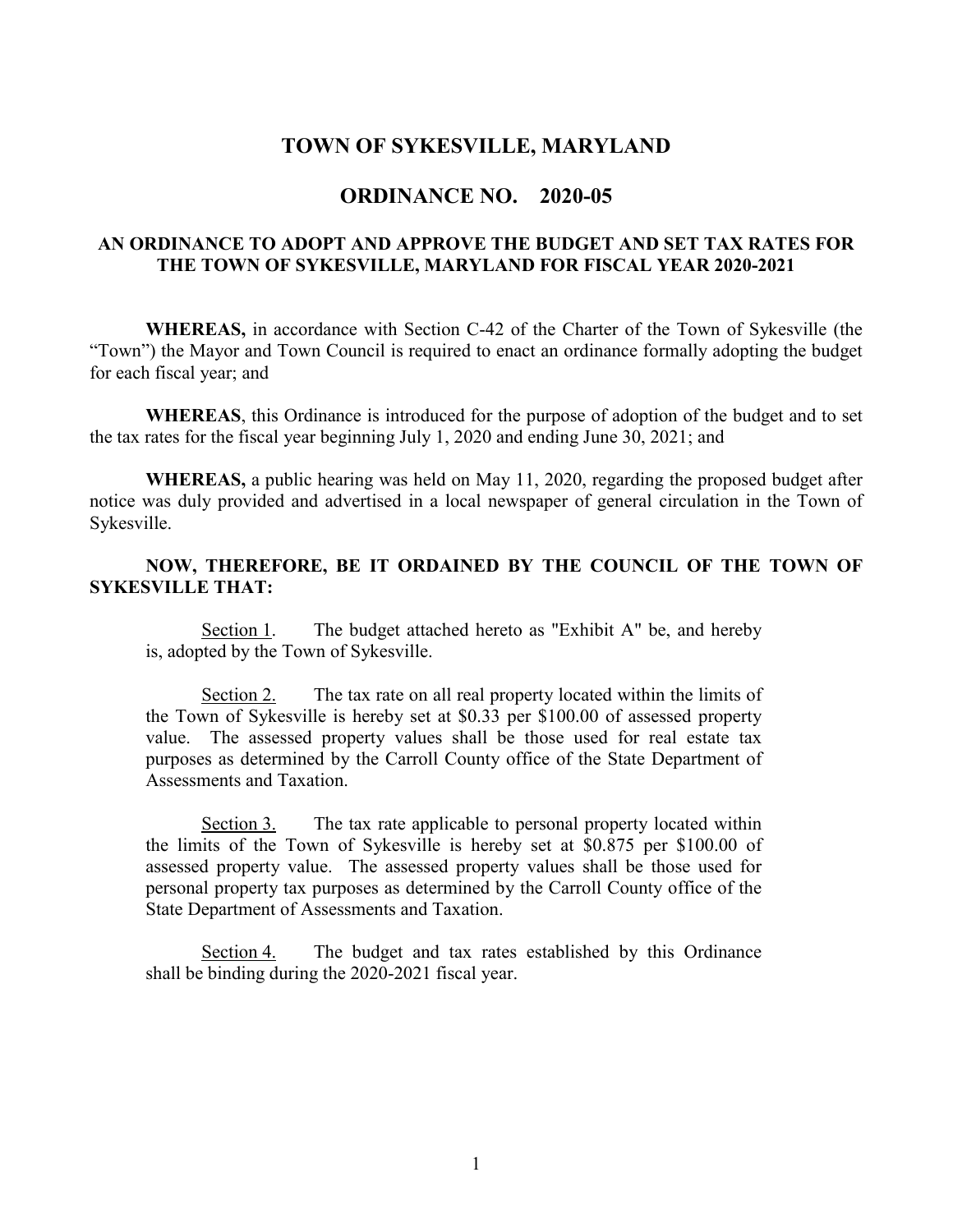# THIS ORDINANCE IS ADOPTED BY THE MAYOR AND COUNCIL OF THE TOWN OF SYKESVILLE THIS \_\_\_\_ DAY OF \_\_\_\_\_\_\_\_\_\_\_\_\_\_\_\_\_\_, 2020

\_\_\_\_\_\_\_\_\_\_\_\_\_\_\_\_\_\_\_\_\_\_\_\_\_\_\_\_\_\_\_\_\_\_ \_\_\_\_\_\_\_\_\_\_\_\_\_\_\_\_\_\_\_\_\_\_\_\_\_\_\_\_\_\_\_\_\_\_\_\_

ATTEST:

Kerry Chaney, Town Clerk Ian Shaw, Mayor

Alan Grasley, Council Member and Council President

\_\_\_\_\_\_\_\_\_\_\_\_\_\_\_\_\_\_\_\_\_\_\_\_\_\_\_\_\_\_\_\_\_\_\_\_

\_\_\_\_\_\_\_\_\_\_\_\_\_\_\_\_\_\_\_\_\_\_\_\_\_\_\_\_\_\_\_\_\_\_\_\_

 $\mathcal{L}_\text{max}$  and  $\mathcal{L}_\text{max}$  and  $\mathcal{L}_\text{max}$  and  $\mathcal{L}_\text{max}$ 

 $\mathcal{L}_\text{max}$  and  $\mathcal{L}_\text{max}$  and  $\mathcal{L}_\text{max}$  and  $\mathcal{L}_\text{max}$ 

Anna Carter, Council Member

Mark Dyer, Council Member

Leo Keenan, Council Member

Stacy Link, Council Member

Jeremiah Schofield, Council Member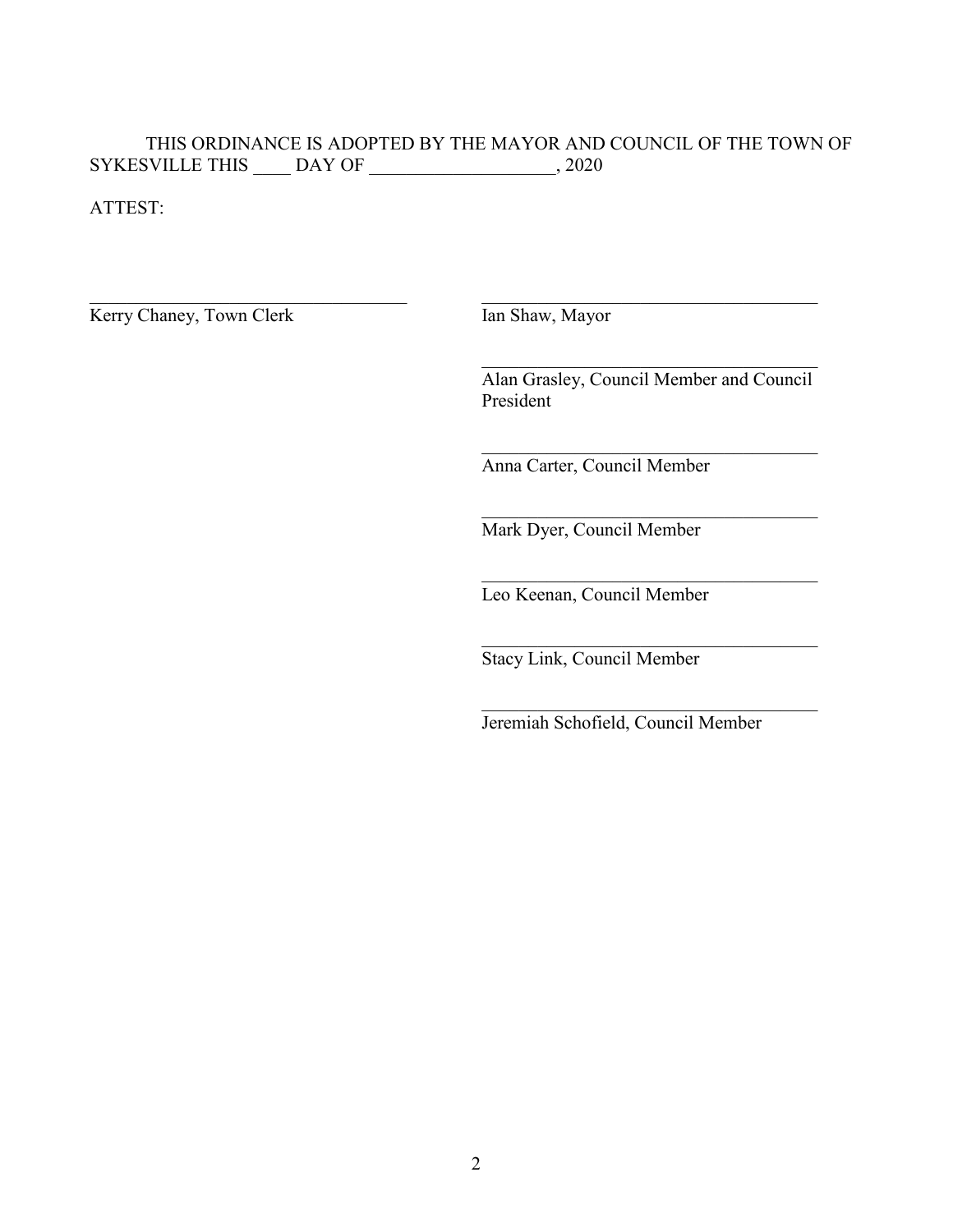|                                                  | 1 <i>L</i> UZ 1 |
|--------------------------------------------------|-----------------|
|                                                  | FY 2021 Budget  |
| <b>REVENUES</b>                                  |                 |
| <b>Town Property Taxes</b>                       |                 |
| <b>Real Estate Taxes</b>                         | 1,511,942       |
| <b>Corporate Personal Property Tax</b>           | 48,000          |
| Penalties, Tax                                   | 5,000           |
| Discounts, Tax                                   | (8,500)         |
| <b>Total Taxes</b>                               | 1,556,442       |
| <b>Licenses &amp; Permits</b>                    |                 |
| <b>Amusement and Admissions, State</b>           | 500             |
| Alcoholic Beverages, State                       | 1,700           |
| <b>Traders Licenses, County</b>                  | 2,500           |
| <b>Building Permits, County</b>                  | 500             |
| <b>Millard Cooper Park Pavilion Rentals</b>      | 3,000           |
| <b>South Branch Park Rental</b>                  | 500             |
| Franchise Fees, Cable TV                         | 60,904          |
| Permits - Building, Zoning, HDC, Town            | 3,000           |
| <b>Solicitor Permits, Town</b>                   | 20              |
| <b>Impact Fees</b>                               | 33,360          |
| <b>Parking Impact Fees</b>                       | 5,000           |
| Historic District Comm - Zoning App              | 300             |
| <b>Total Licenses &amp; Permits</b>              | 111,284         |
|                                                  |                 |
| Intergovernmental                                |                 |
| Income Tax, State                                | 655,640         |
| Highway User Revenue, State                      | 192,032         |
| State Aid, PolProtGrant, State                   | 51,343          |
| Police Dept Misc Grants - State                  | 5,500           |
| <b>Town County Agreement</b>                     | 259,000         |
| <b>Total Intergovernmental</b>                   | 1,163,515       |
|                                                  |                 |
| <b>Service Fees</b>                              |                 |
| <b>Commercial Trash Collections Charges</b>      | 32,500          |
| <b>Commercial Solid Waste Collection Permits</b> | 1,500           |
| Baldwin's Repay ADA Loan - Principal             | 4,200           |
| Baldwin's Repay ADA Loan - Interest              | 1,000           |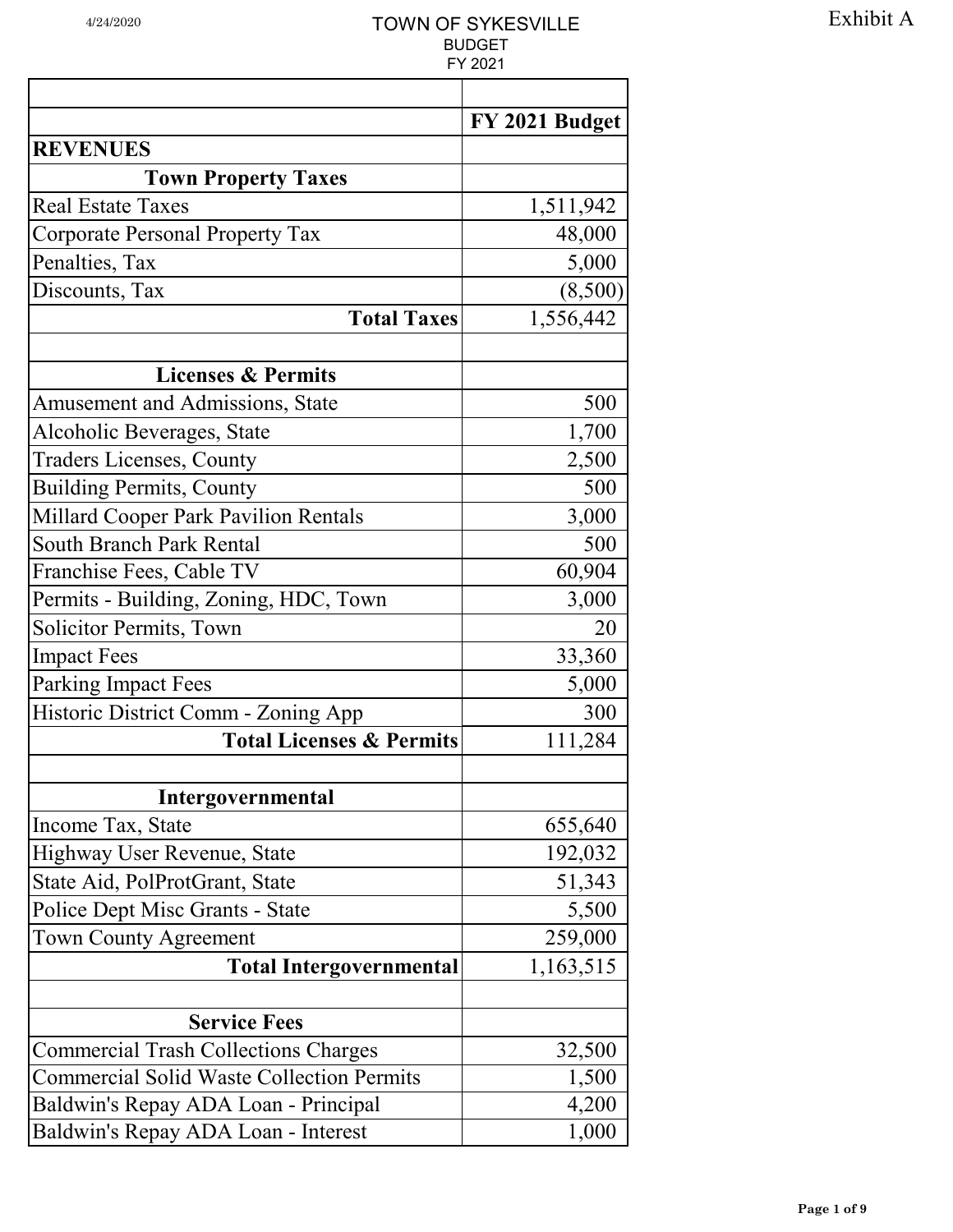|                                             | FY 2021 Budget |
|---------------------------------------------|----------------|
| <b>Baldwin's Percent Rent</b>               | 8,000          |
| Rentals, Equip & Property                   | 32,500         |
| Newsletter Ads - Receipts                   | 500            |
| <b>Code Remediation Fees</b>                | 250            |
| <b>Total Service Fees</b>                   | 80,450         |
| <b>Local / Program Revenues</b>             |                |
| PO Retail Income                            | 1,000          |
| PO Services Income                          | 100            |
| PO Postage Income                           | 125,000        |
| <b>Stamp Commissions</b>                    | 13,000         |
| <b>Tower Rental</b>                         | 2,500          |
| Gatehouse - Donations                       | 200            |
| Gatehouse - Fundraisers                     | 2,000          |
| <b>Schoolhouse Donations</b>                | 200            |
| Little Sykes Railway Revenues               | 2,000          |
| <b>Military Memorial Donations</b>          | 250            |
| <b>P&amp;R Concert Concessions</b>          | 100            |
| P&R Cinema Sponsorships                     | 900            |
| <b>P&amp;R Cinema Concessions</b>           | 400            |
| <b>Total Local / Program Revenues</b>       | 147,650        |
|                                             |                |
| <b>Revenues from Miscellaneous Sources</b>  |                |
| Grants, Misc., State                        | 40,000         |
| <b>Parking Violations</b>                   | 1,500          |
| Interest                                    | 65,000         |
| Misc Receipts - Police Department           | 1,000          |
| Misc Receipts - General                     | 1,000          |
| Façade Grant - SHCD                         | 35,000         |
| Use of Restricted Fund Balance - Gate House | 17,250         |
| Use of AFB - Parks (for Little Sykes)       | 2,000          |
| Use of Unrestricted Fund Balance            | 276,000        |
| Use of AFB - Impact Fees                    | 50,700         |
| Use of AFB - Town House Exterior Maint.     | 5,000          |
| Use of AFB - South Linear Trail             | 10,000         |
| Use of AFB - Gate House                     | 7,500          |
| Use of AFB - Insurance                      | 64,000         |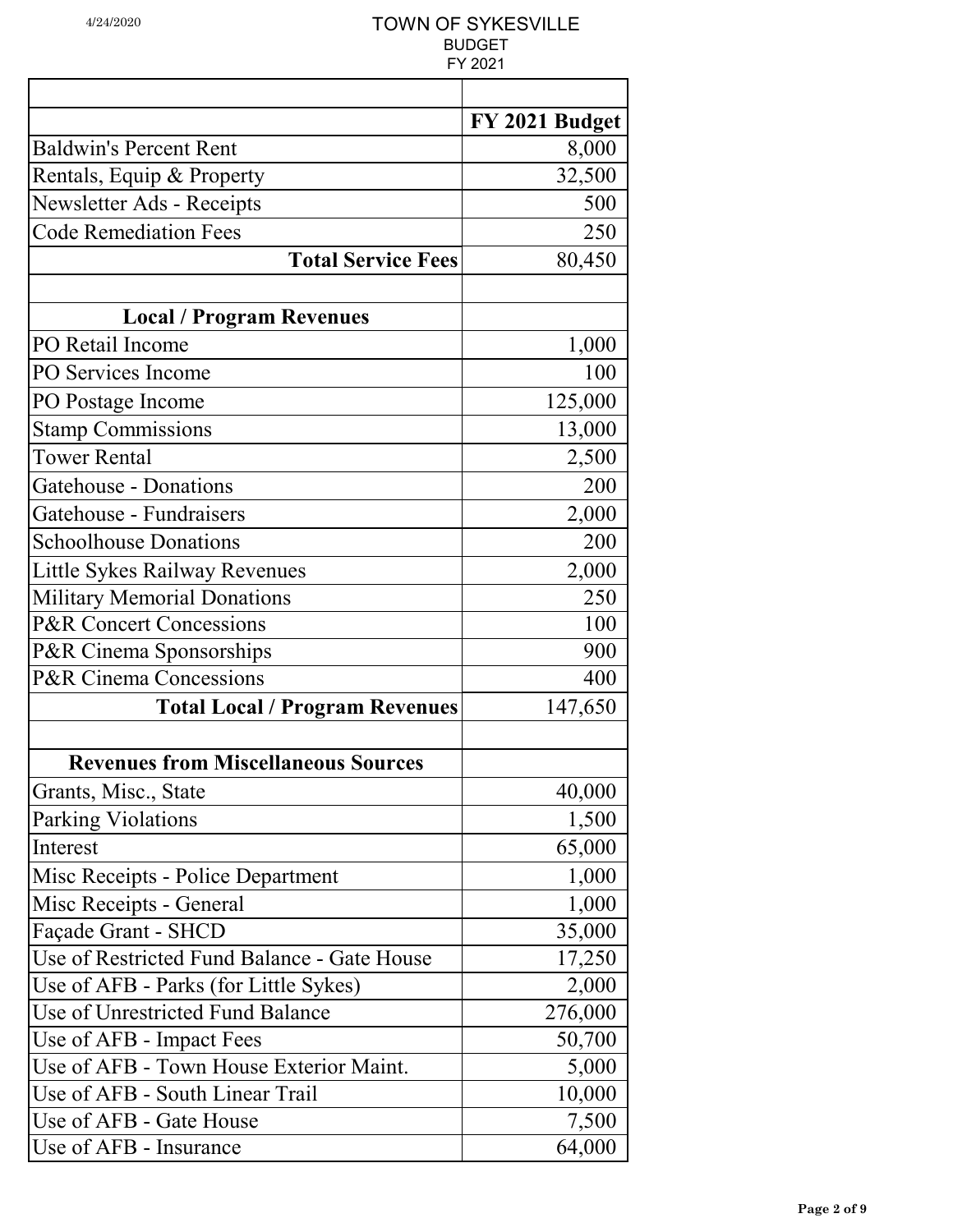|                                                      | FY 2021 Budget |
|------------------------------------------------------|----------------|
| <b>Total Miscellaneous Sources Revenue</b>           | 575,950        |
|                                                      |                |
| <b>Total Revenues</b>                                | 3,635,291      |
|                                                      |                |
| <b>EXPENDITURES</b>                                  |                |
| <b>MAYOR AND TOWN COUNCIL</b>                        |                |
| <b>Salaries</b>                                      | 24,000         |
| Maryland Municipal League Dues & Scholarship         | 5,512          |
| MD Municipal League - Dinners & Other                | 1,000          |
| Maryland Municipal League Annual Convention          | 8,000          |
| Advertising & Publishing                             | 2,500          |
| <b>Residential Holiday Decorating Contest</b>        | 200            |
| <b>Town Newsletter</b>                               | 10,000         |
| <b>Volunteer Events</b>                              | 500            |
| <b>Employee Events</b>                               | 500            |
| Elections                                            | 2,000          |
| <b>Community Media Center</b>                        | 25,000         |
| <b>Christmas Decorations</b>                         | 5,000          |
| Contingency                                          | 5,000          |
| <b>Freedom District Fire Department Contribution</b> | 4,500          |
| <b>Total Mayor and Town Council</b>                  | 93,712         |
| <b>TOWN COMMISSIONS</b>                              |                |
| Planning & Zoning Commission                         | 500            |
| <b>Historic District Commission</b>                  | 500            |
| <b>Total Town Commissions</b>                        | 1,000          |
|                                                      |                |
| <b>PROFESSIONAL SERVICES</b>                         |                |
| Auditor                                              | 15,000         |
| Legal Counsel                                        | 25,000         |
| Engineering                                          | 10,000         |
| <b>Professional Services</b>                         | 5,000          |
| <b>Codification Services</b>                         | 2,500          |
| Insurance: General Property & Liability              | 36,500         |
| <b>Total Professional Services</b>                   | 94,000         |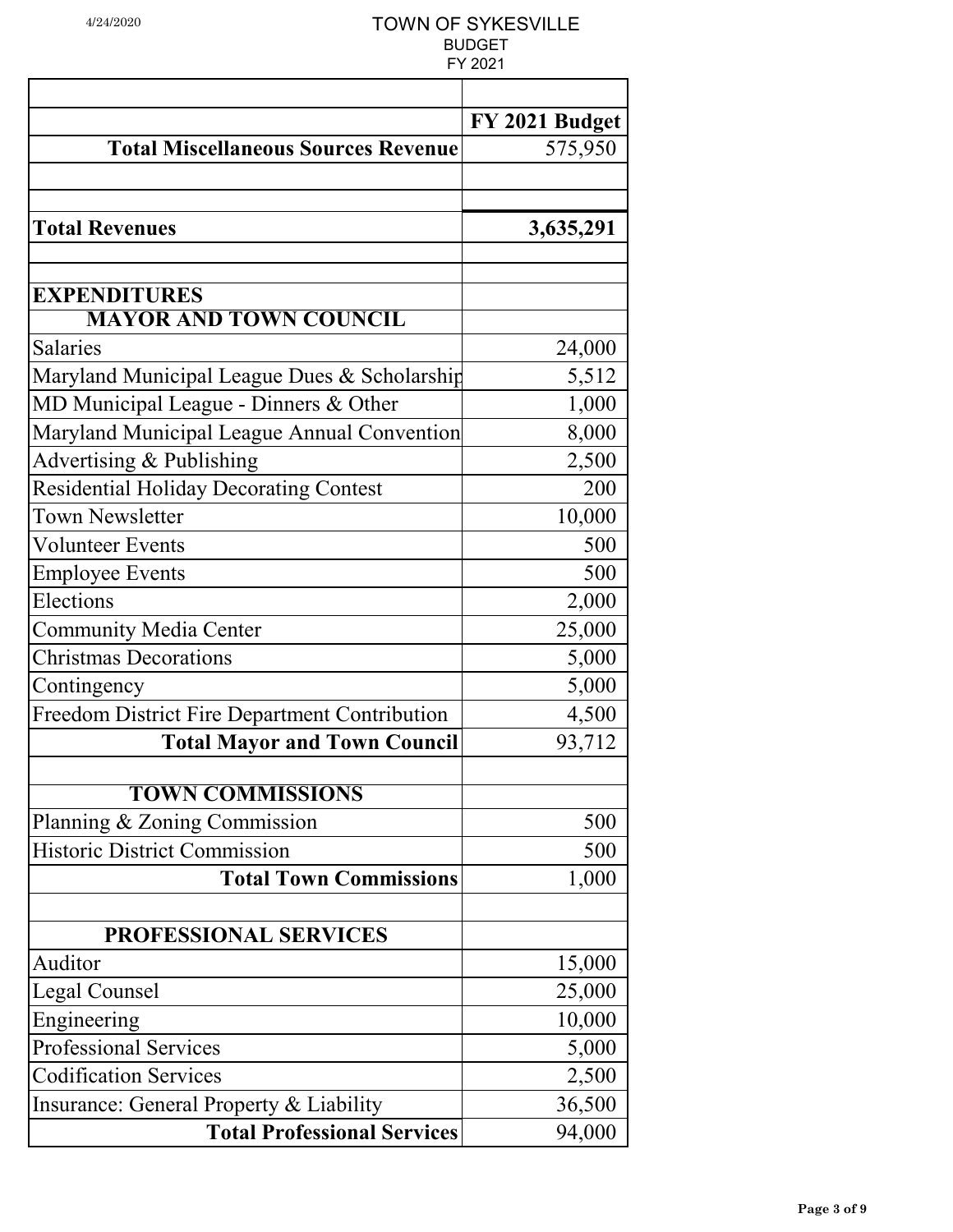|                                            | FY 2021 Budget |
|--------------------------------------------|----------------|
|                                            |                |
| <b>ADMINISTRATION</b>                      |                |
| <b>Salaries</b>                            | 325,000        |
| Comp & Sick Time Pay Out                   |                |
| Vacation Time Pay Out                      |                |
| Circuit Rider Program Match                | 1,250          |
| <b>Consulting Fee</b>                      | 20,000         |
| <b>Town House Utilities</b>                | 4,500          |
| Utilities 714 Sandosky Road                | 700            |
| <b>MML Convention - Town Staff</b>         | 5,000          |
| Town House, Public Works, Police Telephone | 7,000          |
| Telephone & Alarm 714 Sandosky             | 1,000          |
| Town House Building Maintenance            | 12,500         |
| Town House Housekeeping                    | 4,750          |
| Town House Heating - Oil                   | 5,500          |
| <b>Equipment Maintenance</b>               | 2,500          |
| Prop Maintenance - Landscaping             | 5,000          |
| Travel Expense - All Departments           | 4,000          |
| <b>Office Supplies</b>                     | 4,500          |
| Postage - All Departments                  | 1,200          |
| Building/Kitchen Supplies                  | 1,500          |
| <b>Computer Hardware</b>                   | 2,000          |
| <b>Computer Software</b>                   | 1,500          |
| <b>Computer Maintenance</b>                | 2,000          |
| <b>Website Hosting Annual Fee</b>          | 2,000          |
| <b>Annual Email Fee</b>                    | 1,800          |
| <b>Cellular Phones</b>                     | 1,250          |
| Training & Education                       | 5,000          |
| Dues & Subscriptions                       | 2,000          |
| <b>Bank Fees - Misc Charges</b>            | 100            |
| <b>Payroll Processing Fees</b>             | 3,500          |
| <b>Contract Services - Copier Lease</b>    | 1,400          |
| <b>Bad Debt Expense</b>                    | 2,000          |
| <b>Town Master Plan</b>                    | 55,000         |
| <b>Total Administration</b>                | 485,450        |
|                                            |                |
| <b>PUBLIC SAFETY</b>                       |                |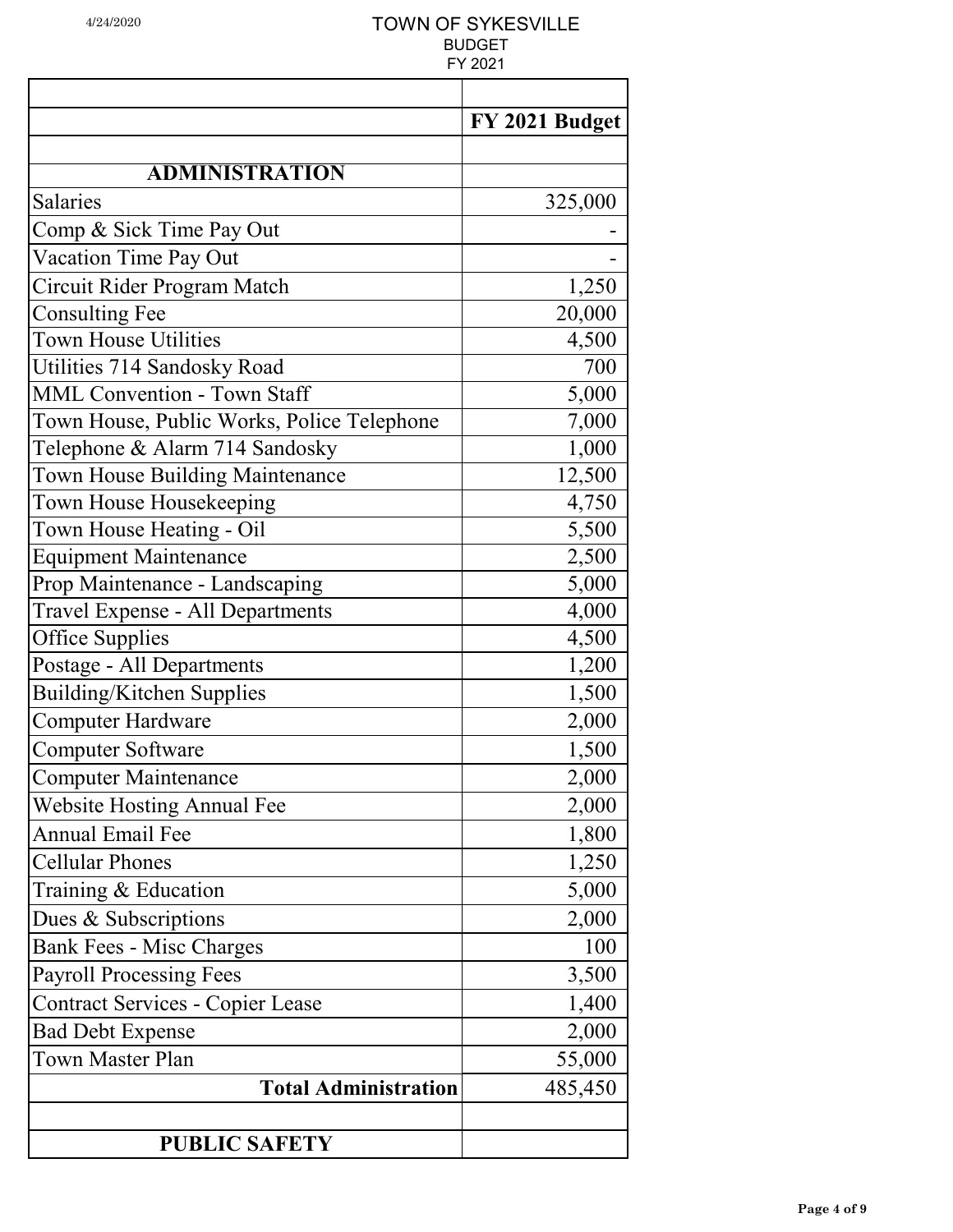|                                              | FY 2021 Budget |
|----------------------------------------------|----------------|
| <b>Salaries</b>                              | 477,500        |
| Overtime                                     | 14,000         |
| <b>Grant Overtime</b>                        | 5,500          |
| New Employee Background & Screening          | 1,500          |
| <b>Court Pay</b>                             | 9,500          |
| <b>Vacation Time Payout</b>                  |                |
| <b>Utilities</b>                             | 4,000          |
| <b>Building Maintenance</b>                  | 7,500          |
| Housekeeping                                 | 6,000          |
| Heating - Oil                                | 1,500          |
| <b>Equipment Maintenance</b>                 | 8,000          |
| Gasoline & Oil                               | 15,000         |
| <b>Property Maintenance</b>                  | 1,000          |
| Vehicle Maintenance                          | 10,000         |
| <b>Office Supplies</b>                       | 3,000          |
| <b>Operating Supplies and Expense</b>        | 3,000          |
| Computer Hardware                            | 5,000          |
| <b>Computer Software</b>                     | 5,500          |
| <b>Computer Maintenance</b>                  | 2,000          |
| Uniforms                                     | 4,500          |
| Cellular Phones/Mobile Data Terminals        | 4,000          |
| Training & Education                         | 2,500          |
| Subscriptions                                | 2,000          |
| Ammunition                                   | 3,000          |
| <b>Contract Services - Copier Lease</b>      | 1,400          |
| <b>Auxiliary Police</b>                      | 2,000          |
| <b>Total Public Safety</b>                   | 598,900        |
|                                              |                |
| <b>PUBLIC WORKS &amp; SANITATION</b>         |                |
| Salaries                                     | 289,500        |
| Salaries - Overtime - excluding snow removal | 2,000          |
| Comp Time Pay Out                            |                |
| Vacation Time Pay Out                        |                |
| <b>Utilities</b>                             | 2,900          |
| <b>Building Maintenance</b>                  | 2,500          |
| Heating                                      | 2,500          |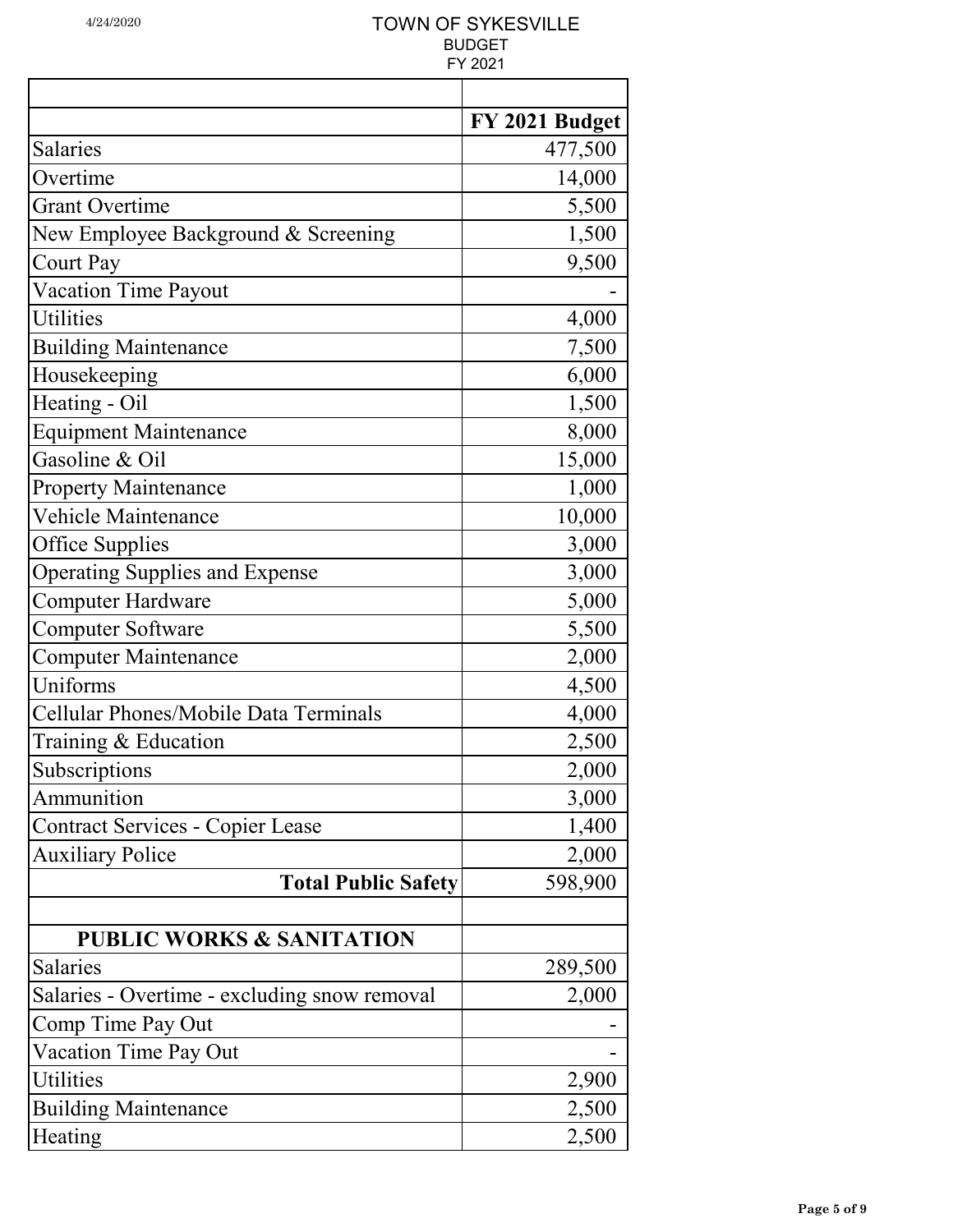|                                            | FY 2021 Budget |
|--------------------------------------------|----------------|
| <b>Equipment Maintenance</b>               | 4,000          |
| <b>Dumpsters/Sanitation Equipment</b>      | 2,500          |
| Gasoline & Oil                             | 22,500         |
| <b>Vehicle Maintenance</b>                 | 27,500         |
| Office Supplies                            | 500            |
| <b>Operating Supplies and Expense</b>      | 7,500          |
| <b>Computer Hardware</b>                   | 500            |
| <b>Computer Maintenance</b>                | 500            |
| <b>Internet Service</b>                    | 1,050          |
| Uniforms                                   | 2,500          |
| Protective/Safety Equipment                | 3,000          |
| <b>Employee Shoe Program</b>               | 1,400          |
| <b>Cellular Phones</b>                     | 1,500          |
| Training and Education                     | 1,000          |
| CDL - Drug & Alcohol Testing               | 1,100          |
| <b>Tipping Fees</b>                        | 100,000        |
| Raincliffe Trash Rebate                    | 14,500         |
| <b>Total Public Works &amp; Sanitation</b> | 490,950        |
|                                            |                |
| <b>STREETS &amp; ROADS</b>                 |                |
| Snow Removal - Overtime                    | 5,500          |
| Misc Road materials                        | 2,500          |
| <b>Snow Removal Contract Services</b>      | 1,000          |
| Snow Removal Supplies - Other              | 25,000         |
| Drainage & Inlets                          | 5,000          |
| Road Repair/Patching                       | 5,000          |
| Parking Lot Planting Beds Maintenance      | 1,500          |
| <b>Street Lighting Electric Service</b>    | 50,000         |
| Signs                                      | 2,500          |
| <b>Total Streets &amp; Roads</b>           | 98,000         |
|                                            |                |
| PARKS MAINTENANCE                          |                |
| <b>Utilities</b>                           | 4,000          |
| Housekeeping                               | 1,200          |
| <b>Equipment Maintenance</b>               | 2,000          |
| <b>Property Maintenance</b>                | 12,500         |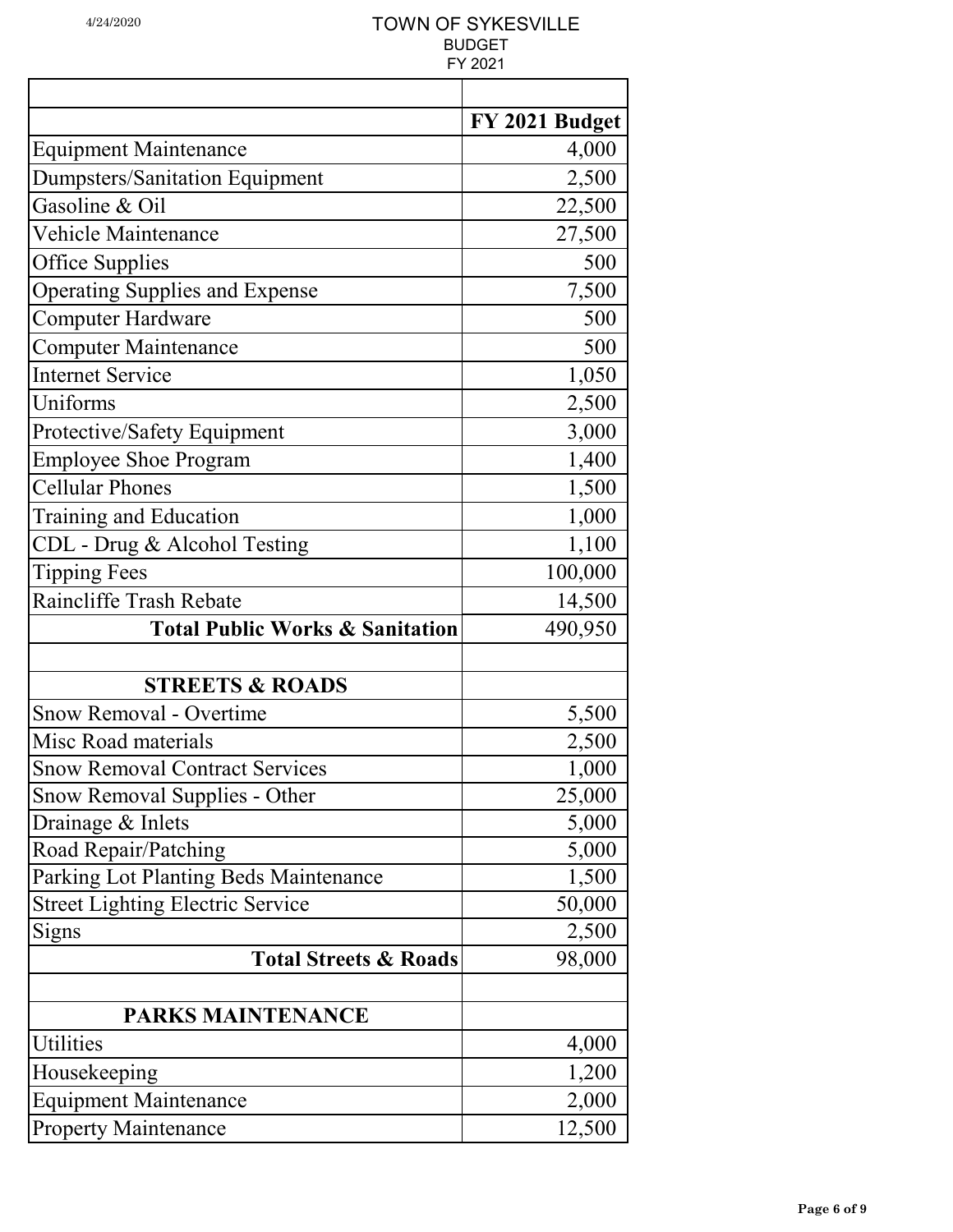|                                                     | FY 2021 Budget |
|-----------------------------------------------------|----------------|
| <b>Vandalism Repairs</b>                            | 750            |
| <b>Operating Supplies and Expense</b>               | 7,500          |
| <b>Grass Cutting Code Enforcmt</b>                  |                |
| <b>Contract Landscaping</b>                         | 1,500          |
| Tree Care/Maintenance                               | 20,000         |
| <b>Sediment Pond Maintenance/Stormwater</b>         | 55,000         |
| <b>Property Maintenance - SBP</b>                   | 10,000         |
| <b>Utilities at SBP</b>                             | 1,000          |
| Little Sykes Building Maint                         | 1,000          |
| Little Sykes Property Maint                         | 1,000          |
| Little Sykes Mini-Train Maint.                      | 1,000          |
| <b>Total Parks Maintenance</b>                      | 118,450        |
|                                                     |                |
| <b>MAIN STREET/DOWNTOWN</b>                         |                |
| <b>Contributions to Main St Assoc</b>               | 50,000         |
| <b>Military Memorial Expenditures</b>               | 500            |
| <b>Total Main Street / Downtown</b>                 | 50,500         |
|                                                     |                |
| <b>VISITOR CENTER &amp; POST OFFICE</b><br>Salaries | 35,000         |
| <b>Utilities</b>                                    | 4,500          |
| <b>Security Services-Professional</b>               | 275            |
| Telephone                                           | 725            |
| <b>Business Machine Supplies</b>                    | 500            |
| <b>Building Maintenance</b>                         | 19,000         |
| Housekeeping                                        | 3,500          |
| Office Supplies                                     | 500            |
| <b>Retail Sales Expense</b>                         | 500            |
| Postage for Resale Expense                          | 125,000        |
| <b>Internet Service</b>                             | 1,200          |
| <b>ACH Merchant Fees</b>                            | 3,200          |
| <b>Total Visitor Center &amp; Post Office</b>       | 193,900        |
|                                                     |                |
| <b>HISTORIC BUILDINGS</b>                           |                |
| <b>Schoolhouse Utilities</b>                        | 3,000          |
| Schoolhouse Telephone                               | 350            |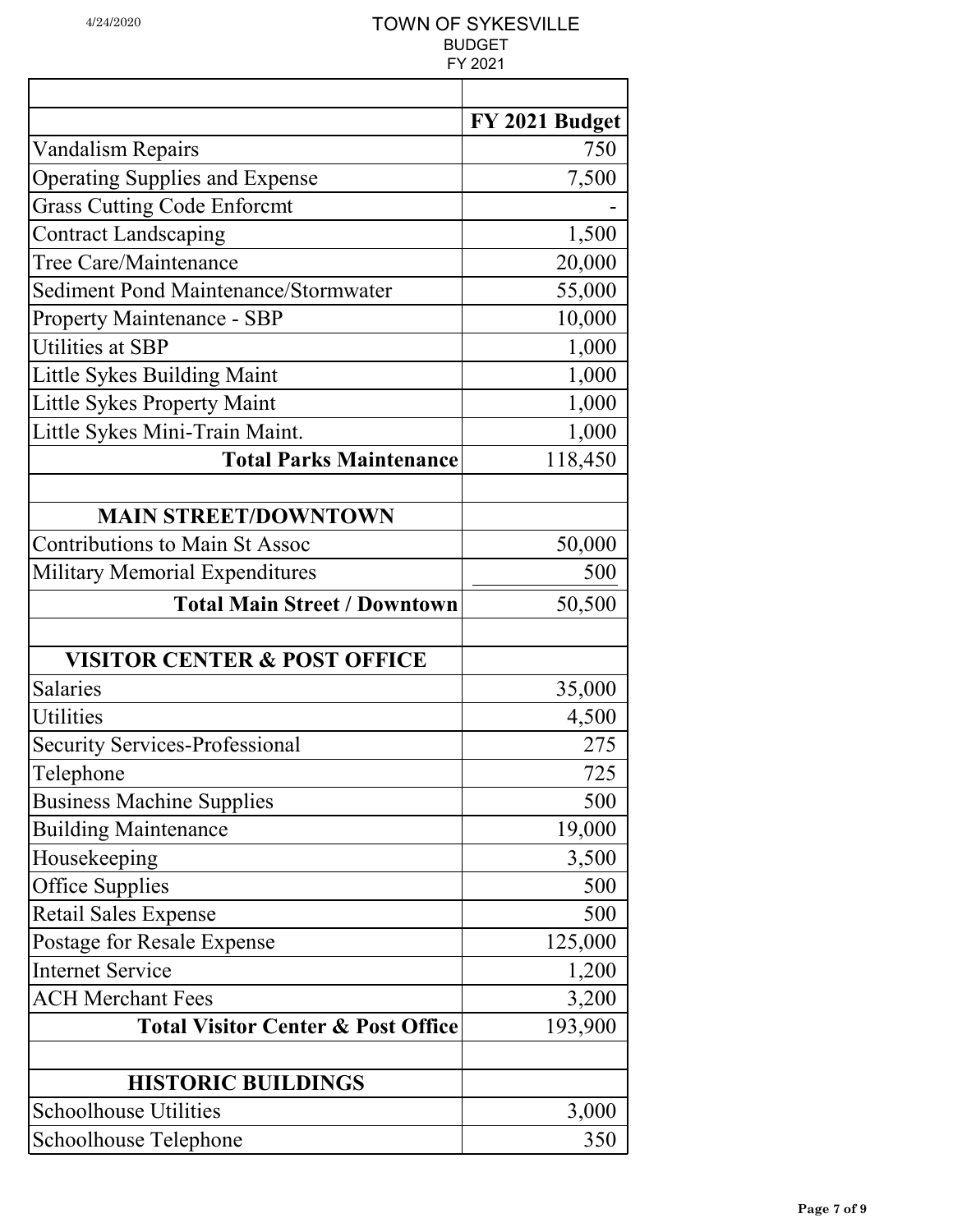|                                         | FY 2021 Budget |
|-----------------------------------------|----------------|
| <b>Schoolhouse Building Maintenance</b> | 2,000          |
| Schoolhouse Housekeeping                | 500            |
| Schoolhouse Supplies                    | 500            |
| Utility Exp Grant-S&P Railway           | 500            |
| Bldg. Maint.-Baldwin's Station          | 1,200          |
| <b>Total Sykesville Schoolhouse</b>     | 8,050          |
|                                         |                |
| <b>GATE HOUSE MUSEUM</b>                |                |
| Salaries - Curators                     | 34,500         |
| <b>Utilities</b>                        | 1,500          |
| <b>Security Services-Professional</b>   | 500            |
| Telephone                               | 350            |
| <b>Building Maintenance</b>             | 7,500          |
| <b>Computer Expenses</b>                | 500            |
| Heating                                 | 3,500          |
| Property Maintenance - Landscaping      | 250            |
| <b>Museum Events</b>                    | 1,000          |
| <b>Operational Expenses</b>             | 500            |
| <b>Internet Service</b>                 | 1,100          |
| <b>Educational Programs</b>             | 250            |
| Marketing                               | 500            |
| Exhibit Planning / Program Development  | 1,500          |
| <b>Total Gatehouse Museum</b>           | 53,450         |
|                                         |                |
| <b>PARKS &amp; RECREATION</b>           |                |
| Advertising                             | 350            |
| <b>Concert Bands</b>                    | 500            |
| Miscellaneous Holiday Events            | 250            |
| Concessions                             | 500            |
| Movies in the Park                      | 1,500          |
| Yoga in the Park                        | 150            |
| Cinema Equipment Maintenance            | 1,000          |
| <b>Pre-Event Activities</b>             | 500            |
| <b>Total Parks &amp; Events</b>         | 4,750          |
|                                         |                |
| <b>EMPLOYEE BENEFITS</b>                |                |